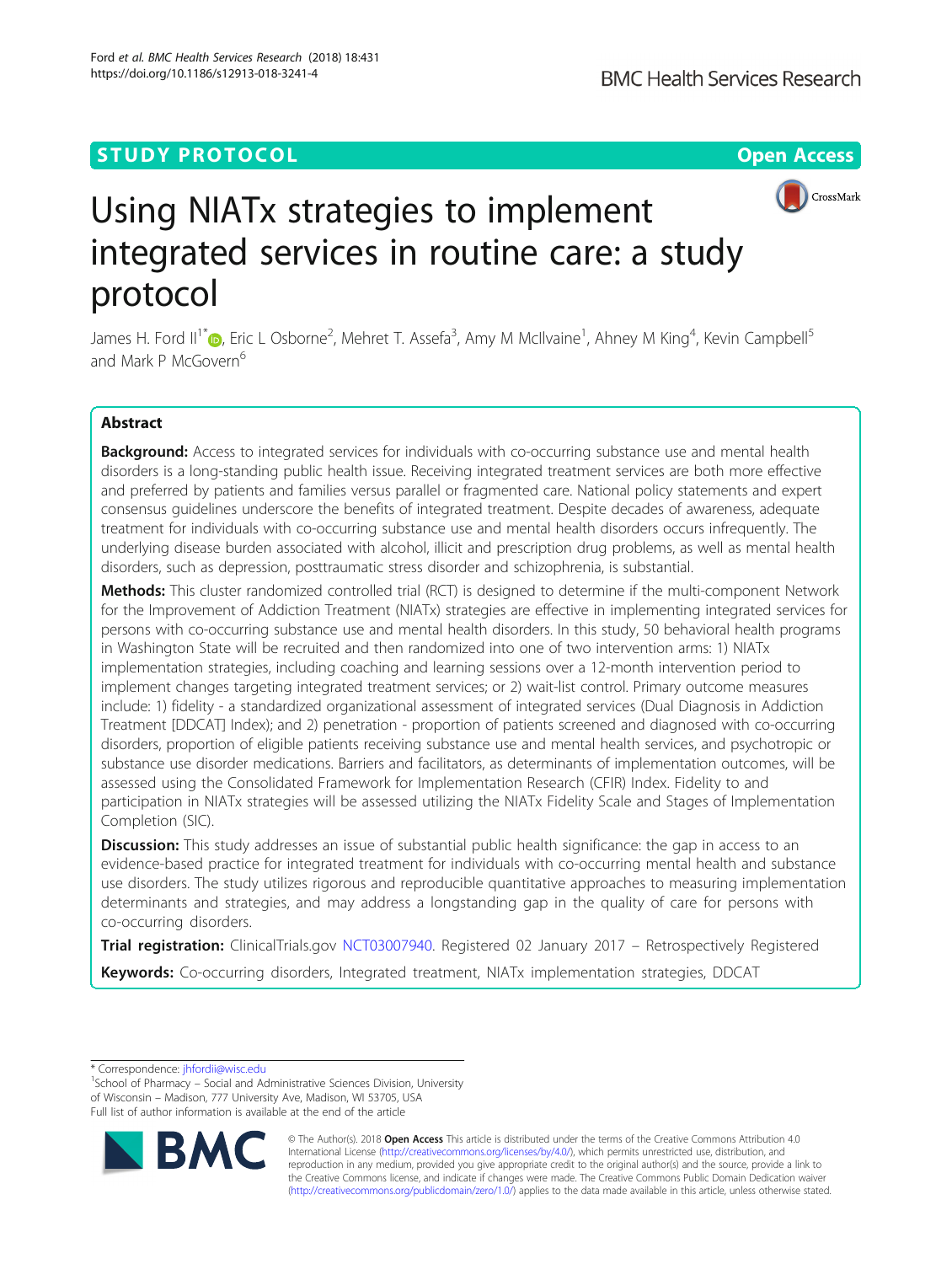# <span id="page-1-0"></span>Background

Access to integrated treatment services for individuals with co-occurring substance use and mental health disorders is a longstanding problem in behavioral health care [[1,](#page-8-0) [2\]](#page-8-0). The provision of integrated mental health and substance use services during the same treatment episode by the same clinical provider addresses national policy statements and expert consensus guidelines underscoring the benefits of integrated treatment  $[1-3]$  $[1-3]$  $[1-3]$  $[1-3]$ . It is also preferred by patients and families [\[4](#page-8-0)]. However, a significant gap remains between the availability of "one-stop" integrated services and the actual receipt of integrated services for individuals with co-occurring disorders. Despite increased awareness, adequate integrated treatment for individuals with co-occurring substance use and mental health disorders occurs infrequently [\[5](#page-8-0), [6](#page-8-0)]. In the United States, only 18% of specialty addiction programs and 9% of mental health programs offer integrated services [[7](#page-8-0)]. Availability of integrated services is not associated with receipt of services. Consumers with co-occurring disorders report only receiving integrated services between 7 to 9% of the time  $[8, 9]$  $[8, 9]$  $[8, 9]$ . However, it is unclear if these individuals had their co-occurring disorders addressed in treatment at the same time or if they even received integrated services.

The current system represents an undesired but chronic, systemic artifact for policymakers and treatment providers, and even more so for families and individuals suffering from co-occurring disorders  $[6, 10-12]$  $[6, 10-12]$  $[6, 10-12]$  $[6, 10-12]$  $[6, 10-12]$ . The resulting fragmented system of care requires multiple provider interactions and integrated care is almost non-existent. The disease burden associated with co-occurring disorders represents a substantial public health concern [[13](#page-9-0)–[20](#page-9-0)]. Inadequate access to effective integrated treatment results in poorer public health and societal outcomes [[21](#page-9-0)–[25](#page-9-0)]. The impact on the United States healthcare system is significant. By 2020, annual expenditures in the US for co-occurring substance use and mental health disorders are projected to reach \$281 billion [[26](#page-9-0)].

Despite these facts, integrated services for individuals with co-occurring disorders are not being widely implemented in behavioral health organizations [\[27](#page-9-0), [28](#page-9-0)]. Research on effective implementation of evidence-based approaches to integrated treatment for co-occurring disorders is sorely needed [[29](#page-9-0)–[31](#page-9-0)]. This research study addresses this gap utilizing an implementation science approach.

### Conceptual model and theoretical justification

Implementation science holds the methodological key to the effective implementation of evidence-based approaches to integrated treatment for co-occurring disorders. This research utilizes objective measures across three types of frameworks (determinant, evaluative and process) outlined by Per Nilsen [[32\]](#page-9-0) to create a conceptual unified implementation research model (Fig. 1).

The Consolidated Framework for Implementation Research (CFIR), an evaluative framework, articulates factors impacting the success or failure of implementation strategy  $[33-39]$  $[33-39]$  $[33-39]$  $[33-39]$  $[33-39]$ . In this study, we will focus on four CFIR dimensions (Outer Setting, Inner Setting, Characteristics of the Intervention and the Individual) that are particularly salient during pre-implementation of organizational change. However, the absence of a quantitative measure is a limitation of the CFIR  $[40, 41]$  $[40, 41]$  $[40, 41]$ . Therefore, for this study, we will use the quantitative instrument we developed of the CFIR items across these four dimensions to assess the presence of potential facilitators or barriers to the implementation process, the CFIR Index.

Proctors' implementation taxonomy represents an evaluative framework that differentiates between imple-mentation, service and patient outcomes [[42](#page-9-0)]. This study will focus on implementation (fidelity and penetration) and patient care outcomes. The final component will examine implementation strategy participation which has suffered from a lack of clarity in definition, description, documentation and terminology precision [[43](#page-9-0)–[47](#page-9-0)]. The study will use the Stages of Implementation Completion (SIC) as a process framework to assesses implementation strategy participation by tracking a list of milestone activities and measuring the proportion of completed activities and the duration (time) to completion [\[48](#page-9-0)–[50\]](#page-9-0). This study will adapt the SIC to assess program completion of the NIATx implementation strategy.

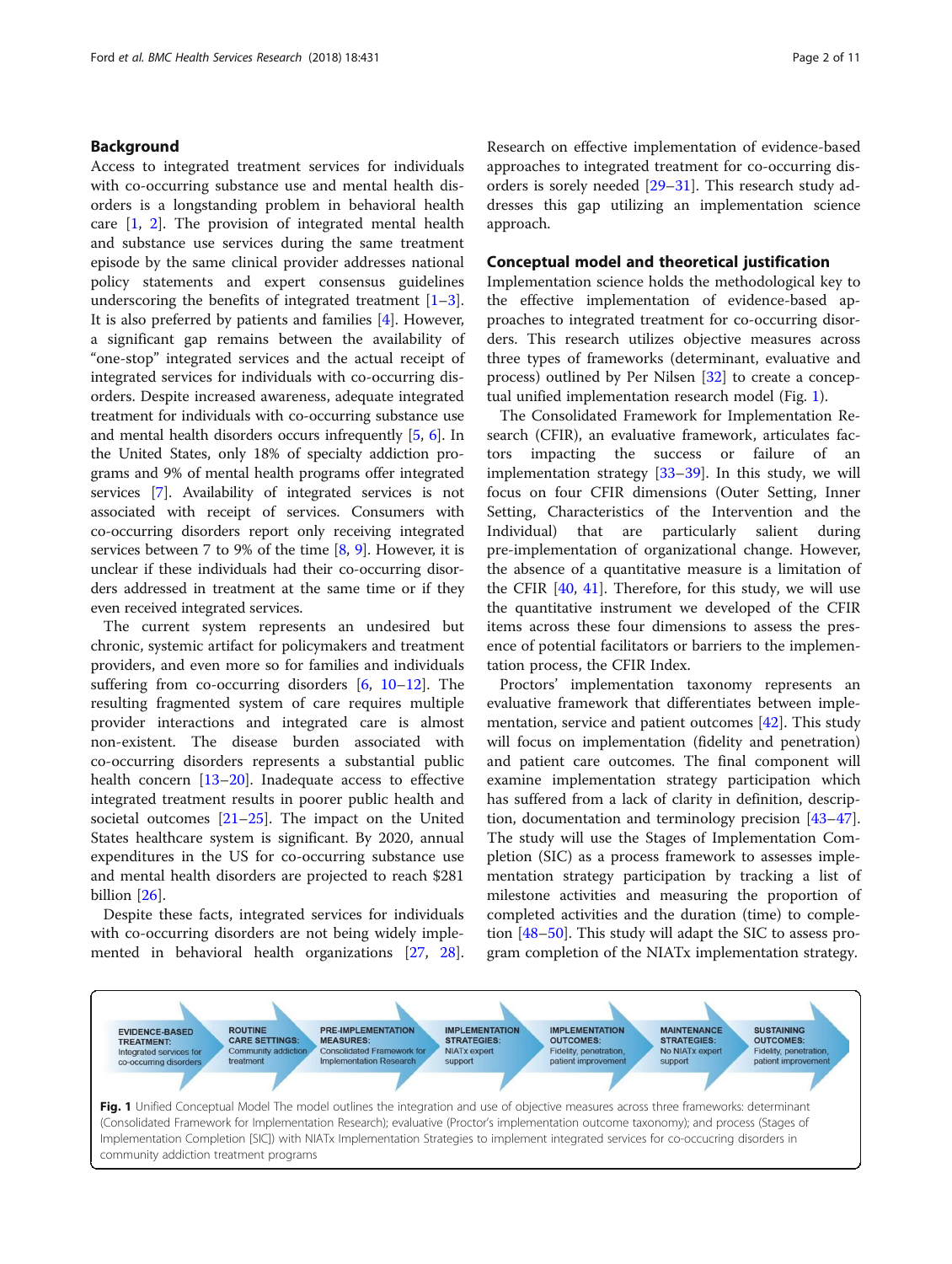# NIATx implementation strategy

The NIATx implementation strategies will be incorporated into this conceptual model (see Step 4 in Fig. [1\)](#page-1-0) to determine the effectiveness of NIATx in implementing integrated services for persons with co-occurring substance use and mental health disorders. NIATx combines process improvement tools and techniques (e.g., consumer-centered walk-through and PDSA rapid change cycles) with quality improvement interventions such as coaching, learning sessions, and "interest circle" calls [\[51](#page-9-0)–[53\]](#page-10-0). NIATx implementation strategies have been widely adopted and successfully utilized to improve and sustain access to care and addiction medications [[54](#page-10-0)–[59](#page-10-0)]. The NIATx200 study dismantled three components of the NIATx implementation strategy (learning session, coaching, and interest circle calls) or a combination of all three to determine key elements for improving wait time, admissions and retention [\[60\]](#page-10-0). This dismantling of NIATx found important differences by implementation strategy and outcome; however, it was in fact an "intent-to-treat" analysis [[61\]](#page-10-0). Fidelity and extent of variation within each component were not assessed in the NIATx200 study.

Two studies provide evidence for NIATx as an effective implementation strategy to improve access to integrated treatment for individuals with co-occurring disorders. The use of unspecified "NIATx-like" implementation strategies (e.g., PDSA cycles, change champion and team, coach, and process/outcomes measurement) in 54 treatment agencies in five states significantly predicted changes in DDCAT Total Score [[62\]](#page-10-0). In an "open-label" single group repeated measures design, eight community addiction treatment agencies participated and received expert NIATx support during a six-month timeframe. Measures included pre and post DDCAT assessments and changes in Addiction Severity Index (ASI) substance use and psychiatric severity scores. Results indicated that seven of the eight agencies made significant improvements in integrated service capacity over six months (change in DDCAT Total Score range 0.5 to 0.8), and patient level data (range in n by program: 19 to 588) revealed corresponding positive changes in ASI drug, alcohol and psychiatric severity composite scores [\[63](#page-10-0)]. These studies provided a compelling signal for more rigorous and controlled research, which is absolutely necessary to advance, with scientific confidence, the use of NIATx to integrate services. This research study will address that gap by determining if NIATx strategies are effective in implementing integrated services for persons with co-occurring substance use and mental health disorders.

# Methods/study design

#### **Overview**

The project represents a collaboration between Stanford University, University of Wisconsin-Madison, and the Division of Behavioral Health and Recovery (DBHR) located in the Washington State Department of Social and Health Services. The study uses a cluster randomized wait-list control group design. Fifty community-based addiction treatment programs located in the State of Washington will be assigned to one of two cohorts (Fig. 2) during an index 12-month period: 1) NIATx implementation strategies (Cohort 1), or 2) wait-list control (Cohort 2).

The programs will use the NIATx implementation strategy to implement changes targeting integrated treatment services. The study will assess the effectiveness of the NIATx implementation strategies to improve integrated services for persons with co-occurring substance use and mental health disorders. Hypothesized effects are that relative to the wait-list, NIATx strategies will improve implementation (penetration and fidelity) and patient care outcomes (Aim 1 and Aim 2). Variation in

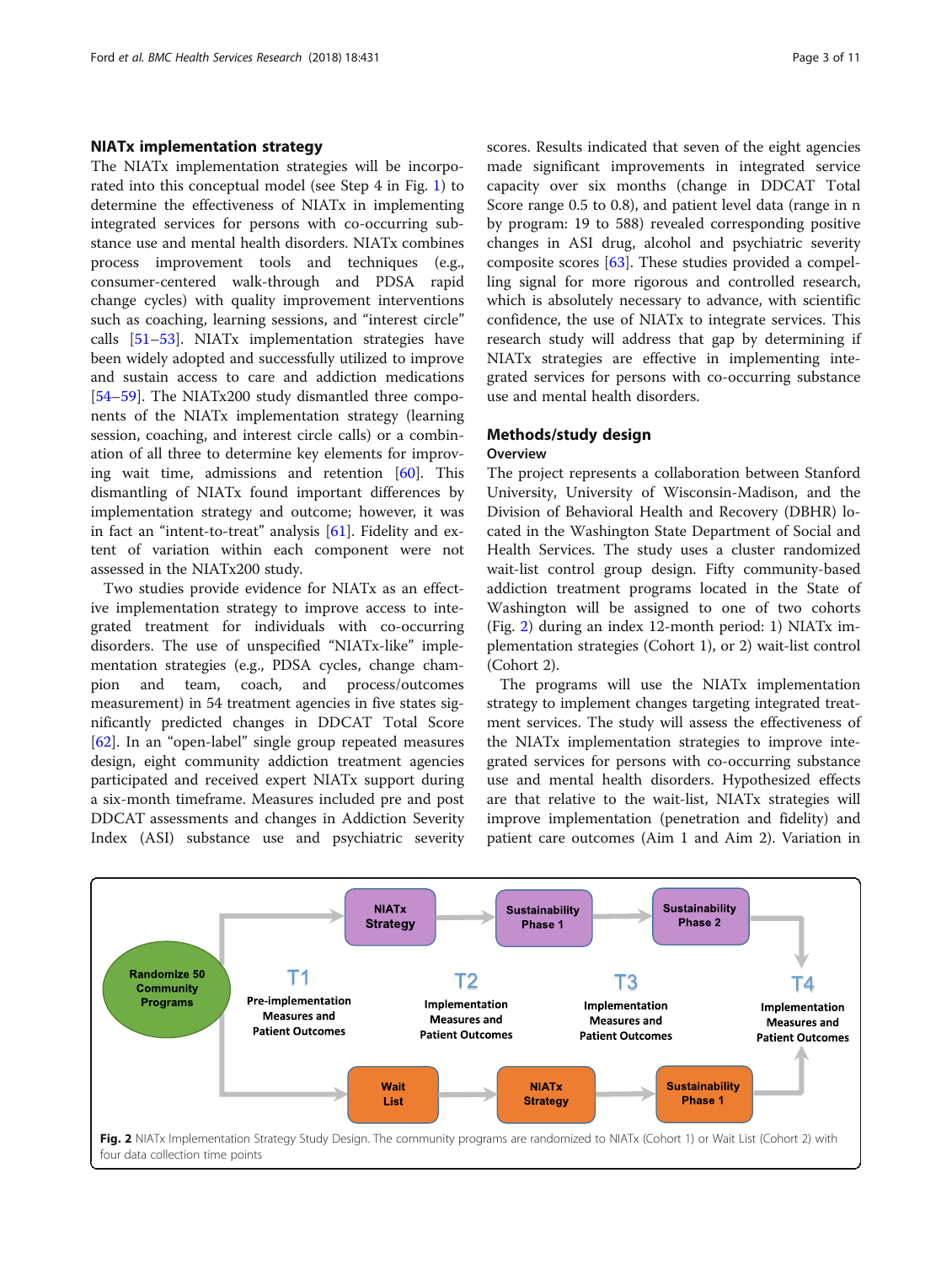<span id="page-3-0"></span>the extent of and fidelity to the NIATx implementation strategies will be examined across the entire sample (Aim 3). The specific aims and hypothesis are detailed in Table 1. Figure [3](#page-4-0) shows the overall study timeline. Recruitment began in April 2016 and the active intervention period for Cohort 2 ends in June 2018.

#### NIATx implementation strategy

Programs in the NIATx intervention will be assigned a NIATx trained process improvement coach who leads the active implementation phase. Over a 12-month active implementation period, the coach works with executive directors, change leaders and teams. Coaching includes a one-day site visit and individual monthly phone conferences (10 h total) with each program.

Prior to the site visit, the coach will introduce the project, review initial DDCAT results, discuss how to conduct a walk-through [[64\]](#page-10-0) and set the stage for the site visit. The site visit will use a standardized agenda to ensure fidelity. During the visit, the coach will meet with executive leadership, review the walk-through and DDCAT assessment results, and train staff on the use of the NIATx implementation strategies. With their coach, the program will utilize results from the DDCAT assessment to identify areas for improvement, implement change projects and assess their impact.

After the site visit, the coach will conduct bi-monthly coaching calls with their assigned programs for the 1st quarter of the implementation period and monthly calls thereafter. In the individual calls, the coach and change team will review change projects, discuss successes, and identify new change projects. In addition to individual coaching calls, the coach provides support through learning sessions and group coaching calls.

Two group calls, moderated by the coach, will involve change leaders from multiple programs and provide an opportunity for peer-to-peer sharing. On these calls, the change leaders will discuss common change-related issues, progress, and exchange innovative implementation strategies with their peers. The calls will also allow the coach to share new strategies and discuss implementation issues such as sustainment of organizational change.

The study will include two one-day coach-led learning sessions for all programs within a cohort. Learning sessions promote peer-to-peer sharing about specific goals and objectives using a tailored agenda. The first learning session will teach programs how to use NIATx process improvement strategies through skill development activities such as how to identify change opportunities, develop PDSA cycles and effective use of data to drive change. The second learning session will include program presentations about change efforts and discuss how to develop sustainment plans to continue to improve integrated services.

Coach supports will ensure that NIATx is delivered with fidelity to all participating programs. Supports include: a one-day coach training session at the study start to review objectives, provide NIATx refresher and review how to interpret DDCAT results in order to design change projects; a standardized site visit agenda; and a standardized coach report to capture program interactions. In addition, the coaches will participate in monthly calls with the PI (Dr. Ford) to review progress, discuss issues, receive advice from peers, share promising practices and clarify any research issues.

#### Eligibility and recruitment

Programs will be recruited from the population of 486 licensed addiction treatment programs in Washington State. Eligibility criteria included: offering outpatient and/or intensive outpatient services; tax-exempt, government status or at least 50% publically funded; and no prior participation in NIATx research studies. Public mental health and private addiction treatment programs were excluded because they are not required to utilize the state clinical information system, and therefore cannot provide the necessary standardized project data. A study recruitment letter will be created and distributed by Division of Behavioral Health and Recovery staff to all eligible programs.

#### Randomization

The randomization sequence will be generated by the study biostatistician and concealed from the researchers

|  |  |  |  | Table 1 Study Specific Aims and Hypotheses |
|--|--|--|--|--------------------------------------------|
|--|--|--|--|--------------------------------------------|

| Aim                                                                                                                     | <b>Hypotheses</b>                                                                                                                                                                                                                                              |
|-------------------------------------------------------------------------------------------------------------------------|----------------------------------------------------------------------------------------------------------------------------------------------------------------------------------------------------------------------------------------------------------------|
|                                                                                                                         |                                                                                                                                                                                                                                                                |
| Specific Aim 1: Relative to wait-list, to determine if NIATx strategies<br>improve implementation fidelity outcomes.    | H1: NIATx strategies will produce increased integrated service fidelity at<br>the program level.                                                                                                                                                               |
| Specific Aim 2: Relative to wait-list, to determine if NIATx strategies<br>improve implementation penetration outcomes. | H2: NIATx strategies will produce increased penetration rates in<br>integrated services, evidenced by proportion of program patients<br>screened, diagnosed and receiving integrated medication and<br>psychosocial services.                                  |
| Specific Aim 3: Across entire sample, to evaluate variation in the<br>extent of and fidelity to NIATx strategies.       | H3: Programs with more facilitating factors, articulated by the<br>Consolidated Framework for Implementation Research (CFIR) Index<br>dimensions will be more likely to complete the requisite tasks of the<br>NIATx protocol and do so with greater fidelity. |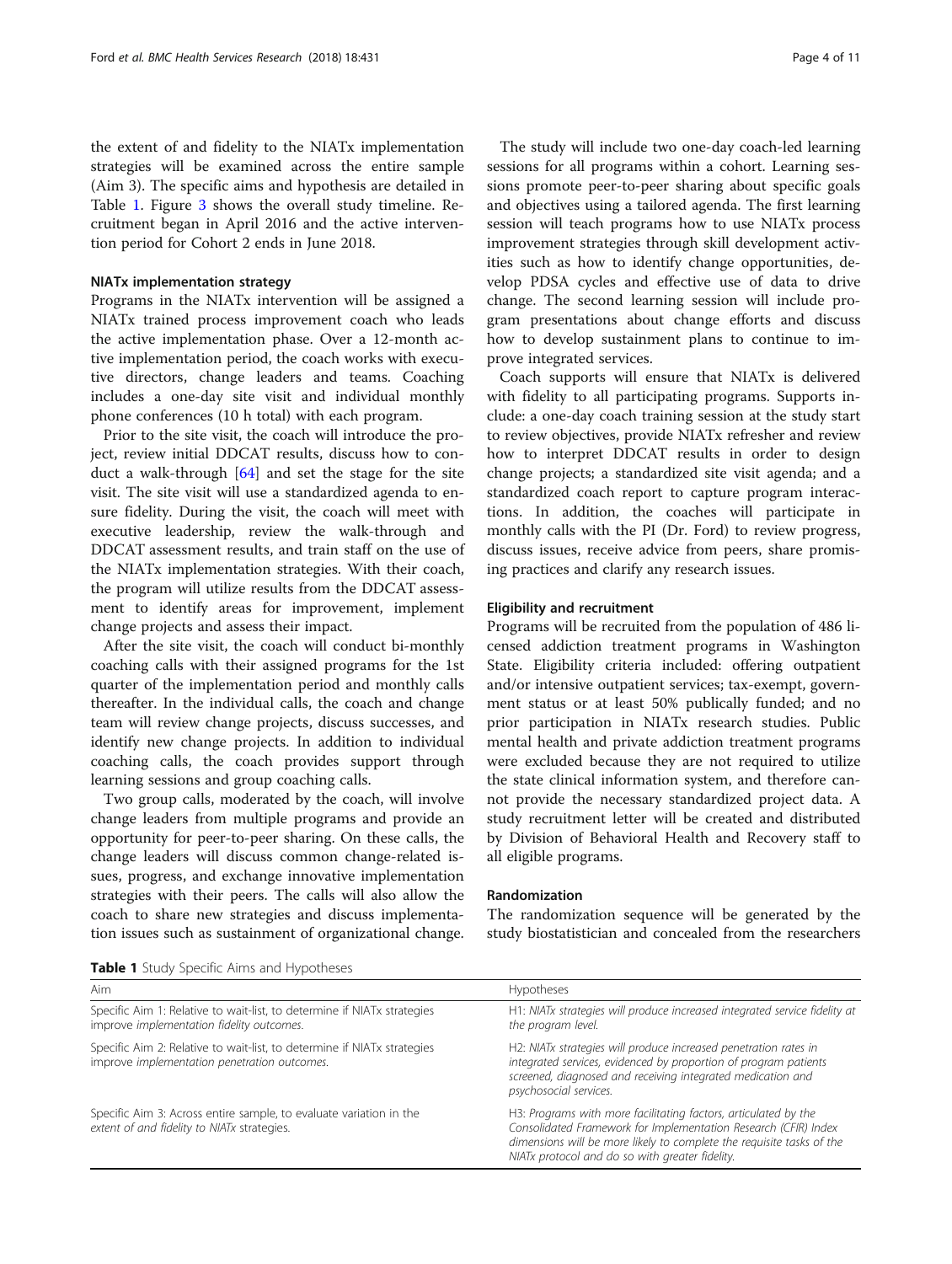<span id="page-4-0"></span>

|                                                                                  |                |                                                              | <b>Project Years</b>    |   |   |                  |                |                 |                         |                |                 |                  |                 |    |                         |    |                         |                  |    |    |
|----------------------------------------------------------------------------------|----------------|--------------------------------------------------------------|-------------------------|---|---|------------------|----------------|-----------------|-------------------------|----------------|-----------------|------------------|-----------------|----|-------------------------|----|-------------------------|------------------|----|----|
| <b>ACTIVITY/MILESTONE</b>                                                        |                | $\overline{\mathbf{4}}$<br>2<br>1<br><b>Project Quarters</b> |                         |   |   |                  |                |                 |                         |                |                 |                  | 5               |    |                         |    |                         |                  |    |    |
|                                                                                  |                | $\overline{2}$                                               | $\overline{\mathbf{3}}$ | 4 | 5 | 6                | $\overline{7}$ | 8               | $\overline{9}$          | 10             | $\overline{11}$ | 12               | 13              | 14 | 15                      | 16 | 17                      | 18               | 19 | 20 |
| <b>PROJECT LAUNCH ACTIVITIES</b>                                                 | $\overline{1}$ |                                                              |                         |   |   |                  |                |                 |                         |                |                 |                  |                 |    |                         |    |                         |                  |    |    |
| IRB approval & formal agreements                                                 |                |                                                              |                         |   |   |                  |                |                 |                         |                |                 |                  |                 |    |                         |    |                         |                  |    |    |
| Community program recruitment                                                    |                |                                                              |                         |   |   |                  |                |                 |                         |                |                 |                  |                 |    |                         |    |                         |                  |    |    |
| Select and train NIATx coaches, research project &<br>Washington state personnel |                |                                                              |                         |   |   |                  |                |                 |                         |                |                 |                  |                 |    |                         |    |                         |                  |    |    |
| NIATx strategy planning                                                          |                |                                                              |                         |   |   |                  |                |                 |                         |                |                 |                  |                 |    |                         |    |                         |                  |    |    |
| <b>IMPLEMENTATION COHORT 1</b>                                                   |                |                                                              |                         |   |   |                  |                |                 |                         |                |                 |                  |                 |    |                         |    |                         |                  |    |    |
| <b>Stages for Cohort 1</b>                                                       |                | Active<br><b>Baseline</b><br>Implementation                  |                         |   |   |                  |                |                 | Post-<br>implementation |                |                 | Sustainability 1 |                 |    |                         |    | <b>Sustainability 2</b> |                  |    |    |
| Active NIATx implementation strategy period                                      |                |                                                              |                         |   |   |                  |                |                 |                         |                |                 |                  |                 |    |                         |    |                         |                  |    |    |
| DDCAT and CFIR assessments                                                       |                |                                                              | 1 <sup>st</sup>         |   |   |                  |                | 2 <sup>nd</sup> |                         |                |                 |                  | 3 <sup>rd</sup> |    |                         |    |                         | 4 <sup>th</sup>  |    |    |
| NIATx Fidelity and SIC assessments                                               |                |                                                              |                         |   |   |                  |                |                 |                         |                |                 |                  |                 |    |                         |    |                         |                  |    |    |
| Services penetration and patient outcome data collection                         |                |                                                              |                         |   |   |                  |                |                 |                         |                |                 |                  |                 |    |                         |    |                         |                  |    |    |
| Cost analyses                                                                    |                |                                                              |                         |   |   |                  |                |                 |                         |                |                 |                  |                 |    |                         |    |                         |                  |    |    |
| <b>IMPLEMENTATION COHORT 2</b>                                                   |                |                                                              |                         |   |   |                  |                |                 |                         |                |                 |                  |                 |    |                         |    |                         |                  |    |    |
| <b>Stages for Cohort 2</b>                                                       |                | Baseline                                                     |                         |   |   | <b>Wait list</b> |                |                 |                         | Implementation | Active          |                  |                 |    | Post-<br>implementation |    |                         | Sustainability 1 |    |    |
| Active NIATx implementation strategy period                                      |                |                                                              |                         |   |   |                  |                |                 |                         |                |                 |                  |                 |    |                         |    |                         |                  |    |    |
| DDCAT and CFIR assessments                                                       |                |                                                              | 1 <sup>st</sup>         |   |   |                  |                | 2 <sup>nd</sup> |                         |                |                 |                  | 3 <sup>rd</sup> |    |                         |    |                         | 4 <sup>th</sup>  |    |    |
| NIATx Fidelity and SIC assessments                                               |                |                                                              |                         |   |   |                  |                |                 |                         |                |                 |                  |                 |    |                         |    |                         |                  |    |    |
| Services penetration and patient outcome data collection                         |                |                                                              |                         |   |   |                  |                |                 |                         |                |                 |                  |                 |    |                         |    |                         |                  |    |    |
| Cost analyses                                                                    |                |                                                              |                         |   |   |                  |                |                 |                         |                |                 |                  |                 |    |                         |    |                         |                  |    |    |
| <b>OVERALL PROJECT ACTIVITIES</b>                                                |                |                                                              |                         |   |   |                  |                |                 |                         |                |                 |                  |                 |    |                         |    |                         |                  |    |    |
| Project team meetings                                                            |                |                                                              |                         |   |   |                  |                |                 |                         |                |                 |                  |                 |    |                         |    |                         |                  |    |    |
| Build and maintain database                                                      |                |                                                              |                         |   |   |                  |                |                 |                         |                |                 |                  |                 |    |                         |    |                         |                  |    |    |
| Statistical analyses                                                             |                |                                                              |                         |   |   |                  |                |                 |                         |                |                 |                  |                 |    |                         |    |                         |                  |    |    |
| Reports, journal articles grant applications                                     |                |                                                              |                         |   |   |                  |                |                 |                         |                |                 |                  |                 |    |                         |    |                         |                  |    |    |
| Dissemination                                                                    |                |                                                              |                         |   |   |                  |                |                 |                         |                |                 |                  |                 |    |                         |    |                         |                  |    |    |

conducting study assessments. An equal number of programs will be randomized to each study arm. However, the coaches will not be blinded to the results of randomization as they will be assigned to programs in Cohort 1 after the baseline DDCAT assessment is completed. After the baseline DDCAT assessment is completed, the program along with their coach, will be notified of their intervention assignment (Cohort 1) or the program will be notified that they have been assigned to the wait-list control group (Cohort 2).

# Data collection/variables

The proposed research will explore the impact of the NIATx implementation strategies on positive changes in an implementation fidelity outcome (Aim 1) assessed by the Dual Diagnosis Capability in Addiction Treatment (DDCAT) Index. The DDCAT (Version 4.0) is a 35-item observational benchmark measure of program level dual diagnosis capability. Items are rated on a 5-point scale on degree of integration to generate a total score and scores on seven dimensions [[62](#page-10-0), [65](#page-10-0), [66](#page-10-0)]. Two studies provide evidence that improvements in or higher DDCAT scores impact patient outcomes. In a study of

185 substance abuse providers, individuals receiving treatment in clinics with higher DDCAT scores had significantly longer length of stay and although not significant, attend four additional treatment sessions [\[66](#page-10-0)]. Results from an "open-label" single group repeated measures design ( $n = 8$  community addiction treatment agencies) found that overall DDCAT scores increased on average 0.56 points which was associated with corresponding changes in standardized Addiction Severity Index composite severity scores in the psychiatric  $(\mu =$ 0.034  $\pm$  0.075), alcohol ( $\mu$  = 0.007  $\pm$  0.120) and drug ( $\mu$  =  $0.014 \pm 0.091$ ) problem categories [[63\]](#page-10-0). The DDCAT will be assessed for all participating programs at four distinct time points (Table [2](#page-5-0)).

At the time of the study, Washington State was transitioning to Managed Care Organizations (MCOs) to pay for the delivery of substance use disorder (SUD) and mental health (MH) services. The transition involved integrating data from two systems: 1) the Treatment and Assessment Reports Generation Tool (TARGET), covering SUD clients and services; and 2) the Mental Health Consumer Information System (MH-CIS), covering community MH clients and services into a new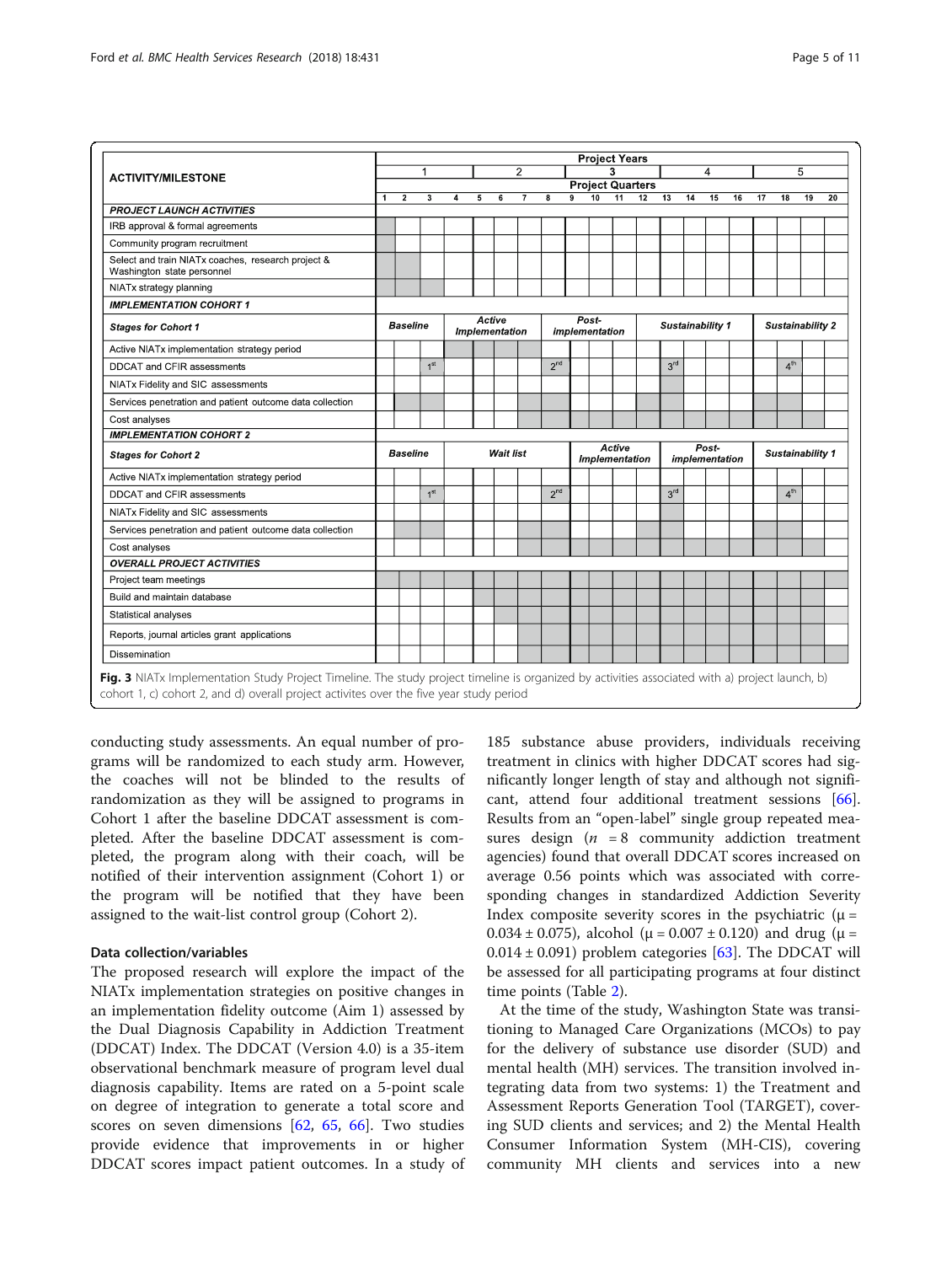|   |                                                           |                                                                                        | Data Collection Time Periods |                |                         |                         |  |  |  |  |
|---|-----------------------------------------------------------|----------------------------------------------------------------------------------------|------------------------------|----------------|-------------------------|-------------------------|--|--|--|--|
|   | Aim Construct                                             | Measure                                                                                | Baseline Post-               | Implementation | Sustainment<br>Period 1 | Sustainment<br>Period 2 |  |  |  |  |
|   | Integrated Services: Fidelity                             | Dual Diagnosis Capability in Addiction<br>Treatment (DDCAT) Index <sup>1</sup>         | X                            | X              | $\times$                | X                       |  |  |  |  |
| 2 | Integrated services: Patients Screened                    | Proportion of program patients:<br>screened using Gain Short Screener<br>(GSS)         | X                            | $\times$       | $\times$                | X                       |  |  |  |  |
| 2 | Integrated Services: Medications                          | Number of patients receiving a<br>psychotropic or substance use disorder<br>medication | $\times$                     | X              | $\times$                | X                       |  |  |  |  |
| 2 | Integrated Services: Chemical<br>Dependency Services      | Number of patients receiving chemical<br>dependency services                           | $\times$                     | $\times$       | X                       | X                       |  |  |  |  |
| 2 | Integrated Services: Mental Health<br>Services            | Number of patients receiving mental<br>health services                                 | $\times$                     | X              | X                       | X                       |  |  |  |  |
| 3 | Program Facilitators and Barriers to<br>Implementation    | Consolidated Framework for<br>Implementation Research (CFIR) Index <sup>1</sup>        | X                            | X              | X                       | X                       |  |  |  |  |
| 3 | NIATx Stages of Implementation<br>Completion <sup>2</sup> | NIATx strategy fidelity and extent of and<br>duration to complete activities (SIC)     |                              | X              |                         |                         |  |  |  |  |
| 3 | NIATx Fidelity Scale <sup>3</sup>                         | NIATx strategy fidelity and extent of and<br>duration to complete activities (SIC)     |                              | X              |                         |                         |  |  |  |  |
|   | Program characteristics <sup>1</sup>                      | Program Size (Admissions), Program<br>Type, ASAM Levels of Care, Payment<br>Sources    | $\times$                     | X              | $\times$                | X                       |  |  |  |  |
| 2 | <b>Patient Characteristics</b>                            | Age, Gender, Race, Ethnicity                                                           | Χ                            | Χ              | $\times$                | Χ                       |  |  |  |  |

<span id="page-5-0"></span>Table 2 Implementation and Fidelity Measures and Frequency of Data Collection

State of Washington staff will be trained on how to conduct DDCAT and CFIR Index assessments by co-PI (McGovern). Two-person teams will schedule and conduct each DDCAT assessment. Additional training or consultation will help answer questions identified at the site visits. Program characteristics are collected during the DDCAT assessments

Data will be collected by the state of Washington staff and NIATx coaches using standardized instruments for each program participating in the study NIATx Fidelity scoring (Total and 7 subscale scores are organized by preparation, implementation and sustainment phases) will be assessed by two person teams at the end of the active implementation period for each program. Data sources will include a composite of interviews, review of walk-through results, change project forms, coach notes and sustainability plans

Behavioral Health Data System (BHDS). The study will capitalize and leverage the State of Washington's experience in utilizing standardized state-wide clinical management information databases for addiction and mental health treatment [\[67](#page-10-0)–[70\]](#page-10-0). Implementation penetration outcomes will assess changes in the proportion of patients screened, diagnosed and receiving integrated psychosocial or medication services (Aim 2). The services data will be extracted from the BHDS as well as TAR-GET and MH-CIS legacy systems. It will include de-identified client level data for all patient admissions to study programs within a 45-day window before and after each DDCAT assessment date (Additional file [1](#page-8-0)). The information will be transferred to the study team using appropriate security protocols.

The CFIR Index operationalized four CFIR dimensions (Characteristics of the Intervention; Outer Setting, Inner Setting, Characteristics of Individuals) to create an objective rating scale to evaluate pre-implementation factors as moderators of the implementation process over time, and as factors in sustainability (Aim 3). The index has good preliminary psychometric properties [[71,](#page-10-0) [72](#page-10-0)]. Summary ratings from the CFIR Index dimensions may predict fidelity to and extent of completion of the NIATx strategies (Aim 3). Data collection for the CFIR Index will follow the same schedule as the DDCAT assessment.

Fidelity to and participation in the NIATx implementation strategies will be assessed using two exploratory scales specifically developed for this study: NIATx Fidelity Scale, and the NIATx Stages of Implementation Completion (NIATx SIC). The NIATx Fidelity Scale includes 19-items designed to assess adherence to the NIATx model on a 5-point scale from 1- No evidence to 5-Extensive evidence. The NIATx SIC is based on a modified version of the SIC and is organized into three phases: Pre-implementation, Implementation and Sustainment (Table [3](#page-6-0)). Program driven activities will be scored and count toward both duration (number of days) and proportion (number of scored activities completed/total number of scored activities possible) within a given phase of the NIATx SIC. The use of these scales will be utilized to assess variation in the extent and fidelity to which NIATx strategies are delivered.

A program self-reported operational survey will collect information about average staff hourly salaries (baseline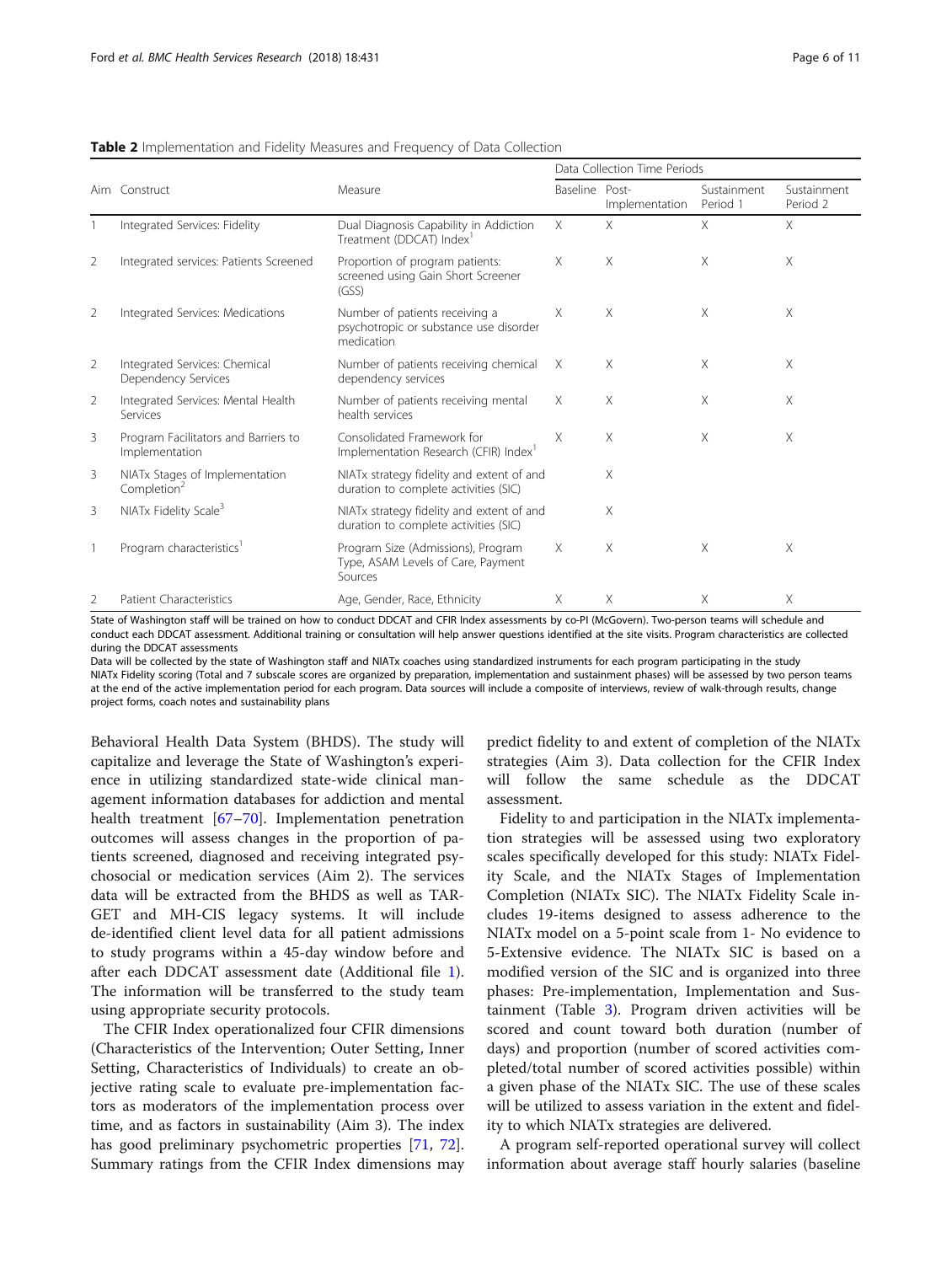<span id="page-6-0"></span>Table 3 Overview of the NIATx Stages of Implementation Checklist

| NIATx SIC Phases and Stages in Each Phase                                              | # of Items        | Examples of NIATx SIC Elements                                                                 |  |  |  |  |  |
|----------------------------------------------------------------------------------------|-------------------|------------------------------------------------------------------------------------------------|--|--|--|--|--|
| Program Characteristics                                                                | 17                | Program Size, Type, Primary Focus                                                              |  |  |  |  |  |
| Pre-Implementation Phase Stage 1: Engagement                                           | 6                 | Invite Date, Contacts before Accept                                                            |  |  |  |  |  |
| Pre-Implementation Phase Stage 2: Consideration of<br>Feasibility                      | 8                 | DDCAT Assessment Date, Contacts                                                                |  |  |  |  |  |
| Pre-Implementation Phase Stage 3: Readiness Planning                                   | 18                | Initial Coach Engagement & NIATx Webinar, Change Leader<br>Appointed                           |  |  |  |  |  |
| Implementation Phase Stage 4: Staff Hired and Intro Training                           | 5                 | Change Team Identified, Coach Site Visit                                                       |  |  |  |  |  |
| Implementation Phase Stage 5: Fidelity Monitoring & Tracking<br>in Place               | 4                 | Review of Walkthrough, Project Selection                                                       |  |  |  |  |  |
| Implementation Phase Stage 6: Services & Consultation to<br>Services Begin             | 4                 | Collect baseline data, Start Change Project                                                    |  |  |  |  |  |
| Implementation Phase Stage 7: Model Fidelity & Staff<br>Competence & Adherence Tracked | Varies by Program | Change Projects, Change Cycles per Project, Coaching Calls,<br>Peer to Peer Meeting Attendance |  |  |  |  |  |
| Sustainability Phase Stage 8: Competency                                               | 10                | Continue use of NIATx Implementation Strategies, NIATx<br><b>Fidelity Score</b>                |  |  |  |  |  |

and follow-up), and staff time and cost spent on NIATx implementation as well as information about the impact on operational revenues and costs (follow-up). The survey information will be utilized in the economic analysis evaluating implementation activity and resource costs.

### Data and power analysis

The analyses will include a quantitative assessment of Aims 1 to 3 and an economic cost analysis. Table [1](#page-3-0) outlines the study aims and hypotheses. The data and power analysis approaches are presented in sequence for each aim by hypothesis for the experimental comparison only, as the pooled-group analyses have inferential limitations. Power was assessed using SamplePower 3.0 [[73\]](#page-10-0).

#### Specific aim 1

For hypothesis 1, the program is the unit of analysis, and DDCAT (fidelity) scores represent the dependent variable and the cohort assignment (NIATx vs. wait-list) is the independent variable. A two tailed analysis of covariance  $(\alpha = 0.05)$  with 25 programs per cohort group will compare post- implementation mean fidelity scores between groups, with pre-implementation scores as the covariate. With a correlation between pre- and post- implementation DDCAT scores equal to 0.5, this analysis has power (β = .86) to detect a large effect. Prior research concerning one-year changes in DDCAT scores suggests that we can expect a large effect  $[62]$  $[62]$ .

# Specific aim 2

The date of the DDCAT assessment will serve as the index date for hypothesis 2 (Aim 2). All patients admitted to each program, 45 days before and 45 days after the DDCAT assessment date, will be extracted from the state administrative databases. The outcomes will be the proportion of program patients: 1) screened, 2)

diagnosed, and 3) receiving integrated medication and psychosocial services, compared to ad hoc strategies (wait-list comparison sites). Each outcome has a value of 1 (yes) or 0 (no), and interest is in the difference in the rate of each outcome, accounting for the clustering of observations within sites. This analysis calls for a multi-level logistic regression model. The observations at each time point are independent, and therefore this is not a longitudinal (repeated measures) analysis. Instead, there are four independent groups (NIATx pre-implementation, NIATx post-implementation, wait-list pre-implementation, and wait-list post-implementation) in a 2 (group) by 2 (time) analysis, with primary interest in the group by time interaction. Due to the large number of observations, a logistic regression has power equal to 0.75 to detect a small effect ( $OR = 1.5$ ; .10 difference in proportions) and power of 1.0 to detect a medium effect ( $OR =$ 2.33; .20 difference in proportions). These power estimates are based on standard logistic regression. We will apply a correction to the standard errors to adjust for the interclass correlation at the site level in order to avoid Type I errors due to the dependence of the clustered observations [[74\]](#page-10-0).

#### Specific aim 3

Aim 3 will evaluate variation in the extent of, and fidelity to, NIATx strategies. The specific hypothesis is that programs with more facilitating factors, evaluated using the CFIR Index dimensions, will be more likely to complete the NIATx protocol and to do so with greater participation and fidelity. The programs are the unit of analysis, and the primary predictor variable is the number of factors that support implementation. There are two dependent variables, a continuous variable indicating the proportion (%) of the 22 NIATx tasks completed (SIC) and a continuous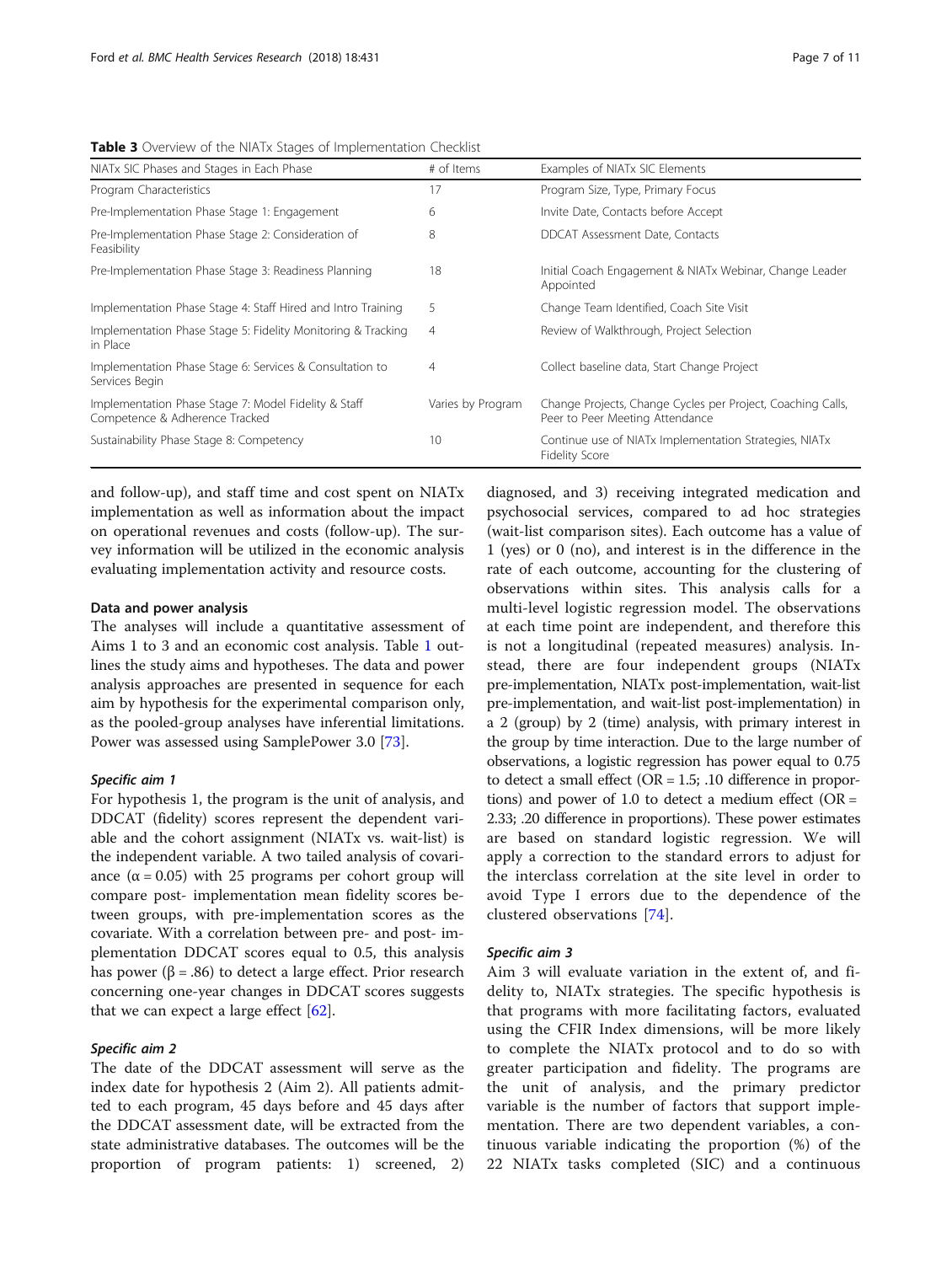variable indicating the degree of fidelity to the NIATx protocol (1 to 5-point scale). Multiple regression analyses will be used to evaluate both outcome variables. Characteristics of the sites that are associated with the outcomes will be added as covariates in the regression models in order to evaluate the effect of the CFIR Index dimensions (e.g., Perceptions of the System and Community Score) after controlling for other predictors. Power for the two-tailed multiple regression analysis ( $\alpha$  = 0.05) across 50 programs, and 5% of the variance explained by the covariates, is 79% power to detect a change in  $\mathbb{R}^2$  of 15 and 82% power to detect a change in  $\mathbb{R}^2$  of 16%, when adding the primary predictor to the model.

Cost analysis The economic cost analysis consists of two components. First, we will measure costs required to support participation in the implementation strategies (active and wait-list). In the second component, the cost analysis will examine potential changes in program finances (revenue and expenses) associated with delivering more integrated services. In contrast to the economic costs of integrating services, which includes costs not faced directly by the program are not part of any program's operating budget, and thus savings to outside entities do not make interventions more feasible unless these savings are shared by the program. The cleanest and most comprehensive measure of the costs to a program providing integrated treatment is the pre-post (NIATx) change in total costs netting out any increased revenue, or adding in any loss in revenue, for the program. We will duplicate our successful earlier collection of costs, revenue, and admission information from each program [[75\]](#page-10-0). For both study arms, we will collect archival cost information for two years before the intervention (pre-randomization) and two years from the start of the intervention implementation (post-randomization). Thus, the additional costs of NIATx will be the difference between the pre-post program change in costs and the pre-post control program change in costs. Change in costs will be calculated as:

Pre-post change in  $costs = (Total Costs)_{post} - (Total)$  $\text{Costs}\rangle_{\text{pre}}$  - (Total Revenue)<sub>post</sub> –(Total Revenue)<sub>pre</sub>.

The impact of improved integrated services could lead to additional (reflected as decreased costs) or lost (reflected as additional costs) revenues. By dividing each component by the number of admissions in that period, the net cost per admission can be derived. The economic analysis will identify important sustainability implications and could influence future stakeholder implementation decisions [\[76](#page-10-0)].

# Dissemination policy

Irrespective of the magnitude or direction of NIATx strategy effect, we will disseminate study findings. Dissemination efforts will include presentations at professional scientific conferences and publication in peer-reviewed journals with the highest impact factor possible. Additionally, we will seek to ensure the project's publications are open access (i.e., available online to readers without financial, legal, or technical barriers beyond those inseparable from gaining access to the internet).

#### **Discussion**

The use of NIATx implementation strategies spread beyond efforts to improve access and retention to address organizational change efforts to reduce psychiatric re-admissions [\[77](#page-10-0)], support implementation of evidence based-practices such as Seeking Safety [\[78](#page-10-0)] or trauma in-formed care [[79\]](#page-10-0), and improve no-show rates [[80\]](#page-10-0). In addition, NIATx or NIATx-like implementation strategies have been utilized to improve process of care in drug courts  $[81]$  $[81]$  and explore the impact of feedback reports in residential treatment organizations [\[82\]](#page-10-0). Similar to the original NIATx studies, the efforts represent an application of NIATx implementation strategies in a single setting (e.g., mental health), targeting a specific outcome (e.g., no-shows).

Recent studies have explored how NIATx or NIATx-like implementation strategies support organizational change efforts for more complex patients in specialized environments. Examples include changes targeting HIV treatment in correctional settings [[83](#page-10-0)–[86\]](#page-10-0) and the implementation of evidence-based prevention practices for older adults in community health settings [[87,](#page-10-0) [88](#page-10-0)]. Other studies have integrated NIATx implementation strategies with external policy and regulatory levers to improve access to medications for alcohol and opioid use disorders [[59,](#page-10-0) [89,](#page-10-0) [90](#page-10-0)].

The proposed study represents a substantial advance in addressing a gap in the existing NIATx implementation research. This research represents the first true test of NIATx for implementing complex, not simple, treatment services in substance use programs and evaluates how the use of NIATx implementation strategies improves services for individuals with co-occurring disorders. The proposed study accomplishes this objective by unifying and operationalizing objective measures across three types of implementation frameworks (determinant, evaluative and process) to address a longstanding gap in the quality of care for persons with co-occurring disorders. Specifically, it explores the relationship between use of NIATx strategies and implementation and patient level outcomes. It is the first study of NIATx implementation strategies to include a specific aim to precisely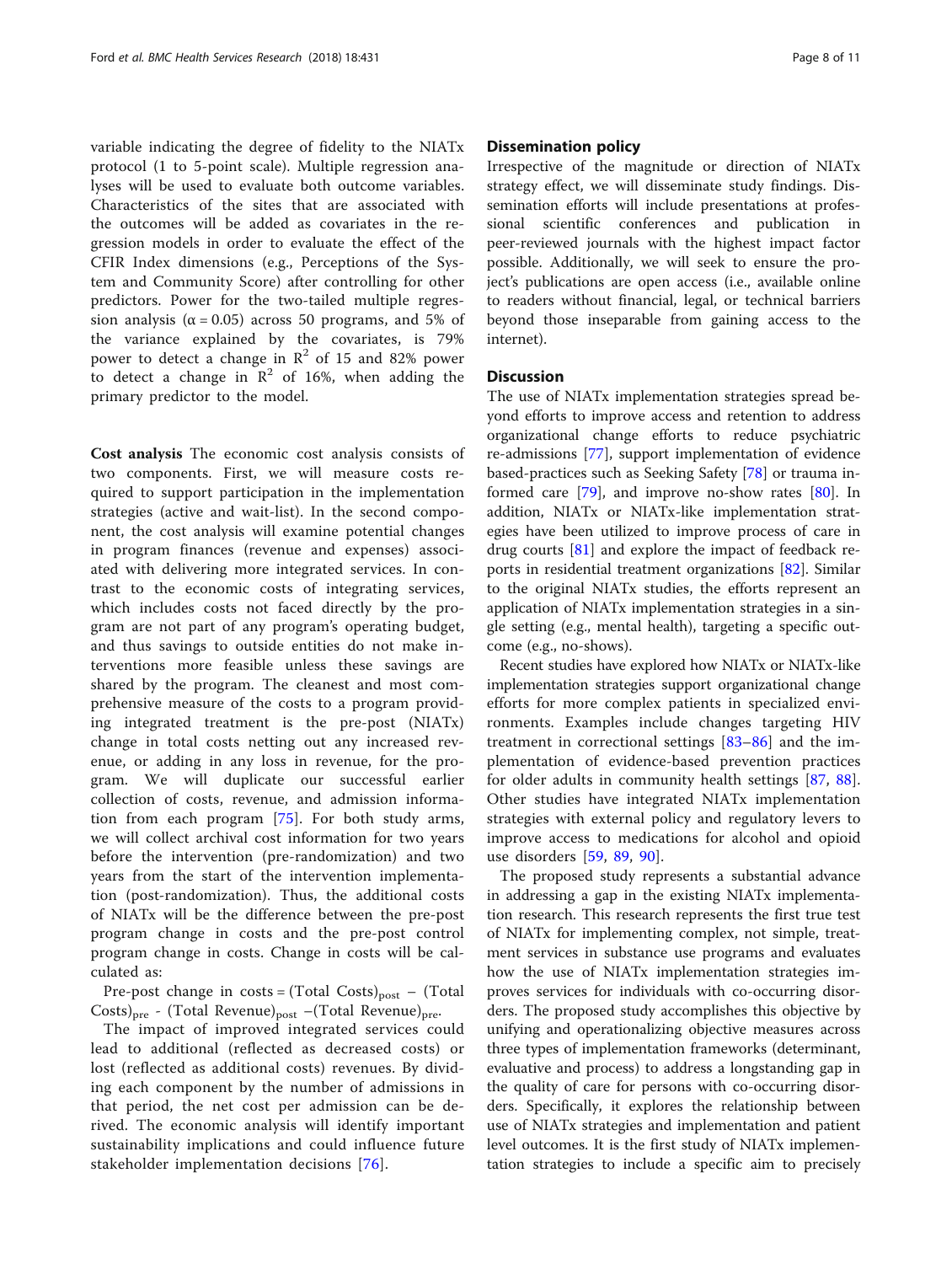<span id="page-8-0"></span>document the fidelity with which NIATx is delivered. The modified NIATx Stages of Implementation Completion will explore the extent of activity completion of the purportedly essential components of NIATx using the Stages of Implementation Completion approach. Neither the NIATx research platform nor community users have thus far experienced this rigorous a level of scientific inquiry. Findings from this research can be immediately applied to improve clinical services, advance implementation research, as well as expand and guide research with other systems and settings.

# Trial status

The trial has been determined to not involve human subjects research. As of 18 January 2018, 53 addiction treatment agencies volunteered or were recruited to be in the study, and 49 were randomized.

#### Additional file

[Additional file 1:](https://doi.org/10.1186/s12913-018-3241-4) NIATx Protocol Data Dictionary. (PDF 62 kb)

#### Abbreviations

ASI: Addiction Severity Index; BHDS: Behavioral Health Data System; CFIR: Consolidated Framework for Implementation Research; DBHR: Division of Behavioral Health and Recovery; DDCAT: Dual Diagnosis Capability in Addiction Treatment; GSS: Gain Short Screener; MCO: Managed Care Organizations; MH: Mental Health; MH-CIS: Mental Health Consumer Information System; NIATx: Network for the Improvement of Addiction Treatment; NIDA: National Institute of Drug Abuse; RCT: Randomized Control Trial; SIC: Stages of Implementation Completion; SPIRIT: Standard Protocol Items: Recommendation for Intervention Trials; SUD: Substance Use Disorders; TARGET: Treatment and Assessment Reports Generation Tool

#### Acknowledgements

We acknowledge the staff of the Washington Department of Social and Health Services who conducted the DDCAT and CFIR assessments for this study. We would like to express appreciation to the substance abuse clinics in Washington state who are participating in the study. We would also like to thank members of the original research team (Mark Zehner and Chantal Lambert-Harris) as well as the NIATx coaches – Elizabeth Strauss, Denna Vandersloot and Janet Bardossi for their contributions to the study.

#### Funding

The work was supported by the National Institute on Drug Abuse (NIDA; R01 DA037222-01A1; PIs McGovern and Ford). NIDA had no role in the design of this study and will not have any role during its execution, analyses, interpretation of the data, or decisions to submit results. The content is solely the responsibility of the authors and does not necessarily represent the official views of the government.

#### Availability of data and materials

The data related to the implementation outcomes that support the findings of this study are available from the Washington Department of Social and Health Services but restrictions apply to the availability of these data, which were used under license for the current study, and so are not publicly available. The datasets generated during and/or analyzed during the current study related to the DDCAT, CFIR or NIATx SIC are available from the corresponding author on reasonable request.

#### Authors' contributions

Study conceptualization and design including efforts to design and implement data collection tools were led by MPM and JHF. MA, EO and AK contributed to the acquisition of data. KC contributed to the conception and design of the patient data collection and developed the programming to support the acquisition of the study patient outcome data. AM contributed to the conceptual design of the NIATx intervention approach. All authors were involved in developing and editing the manuscript and have given final approval of the submitted version.

#### Ethics approval

The study has been categorized as exempt by the Institutional Review Board at Stanford University, the Health Sciences Institutional Review Board at the University of Wisconsin-Madison (#2016–0438) and the State of Washington Department of Social and Health Services Institutional Review Board (E-040716-S).

### Competing interests

Dr. Ford is the sole proprietor in JHFHealthcare Consulting, LLC which provides consultancy services to the California Department of Justice. All other authors do not have a conflict of interest related to this work.

#### Publisher's Note

Springer Nature remains neutral with regard to jurisdictional claims in published maps and institutional affiliations.

#### Author details

<sup>1</sup>School of Pharmacy - Social and Administrative Sciences Division, University of Wisconsin - Madison, 777 University Ave, Madison, WI 53705, USA. <sup>2</sup>Office of Behavioral Health and Managed Care, Division of Behavioral Health and Recovery, Washington State Department of Social and Health Services, Olympia, WA 98504, USA. <sup>3</sup>Center for Behavioral Health Services and Implementation Research, Division of Public Health & Population Sciences, Department of Psychiatry & Behavioral Sciences, Stanford University School of Medicine, 1520 Page Mill Road, Palo Alto, CA 94304, USA. <sup>4</sup>Office of Behavioral Health and Prevention, Division of Behavioral Health and Recovery, Washington State Department of Social and Health Services, Olympia, WA 98504, USA. <sup>5</sup>Washington State Health Care Authority, Olympia, WA 98501, USA. <sup>6</sup>Division of Public Mental Health & Population Sciences, Department of Psychiatry & Behavioral Sciences, Division of Primary Care and Population Health, Department of Medicine, Stanford University School of Medicine, 1520 Page Mill Road MC5265, Palo Alto, CA 94304, USA.

#### Received: 2 May 2018 Accepted: 27 May 2018 Published online: 08 June 2018

#### References

- 1. Clark HW, Power AK, Le Fauve CE, Lopez EI. Policy and practice implications of epidemiological surveys on co-occurring mental and substance use disorders. J Subst Abus Treat. 2008;34:3–13.
- 2. Institute of Medicine. Committee on crossing the quality chasm: adaptation to mental health and addictive D: Improving the Quality of Health Care for Mental and Substance-Use Conditions. Washington, DC: the National Academy Press; 2006.
- 3. (HHS) USDoHaHS: Facing addiction in America: THe surgeon General's report on alcohol, drugs, and health. Washington, DC: HHS: Office of the Surgeon General; 2016.
- 4. Schulte SJ, Meier PS, Stirling J. Dual diagnosis clients' treatment satisfaction - a systematic review. BMC Psychiatry. 2011;11:64.
- 5. Substance Abuse and Mental Health Services A: Key substance use and mental health indicators in the United States: Results from the 2016 National Survey on Drug Use and Health. vol. NSDUH Series H-52, HHS Publication No. SMA 17–5044. Rockville, MD: Center for Behavioral Health Statistics and Quality, Substance Abuse and Mental Health Services Administration; 2017.
- 6. Croft B, Parish SL. Care integration in the patient protection and affordable care act: implications for behavioral health. Adm Policy Ment Health Ment Health Serv Res. 2013;40:258–63.
- 7. McGovern MP, Lambert-Harris C, Gotham HJ, Claus RE, Xie H. Dual diagnosis capability in mental health and addiction treatment services: an assessment of programs across multiple state systems. Admin Pol Ment Health. 2014;41: 205–14.
- 8. Han B, Compton WM, Blanco C, Colpe LJ. Prevalence, treatment, and unmet treatment needs of US adults with mental health and substance use disorders. Health Aff. 2017;36:1739–47.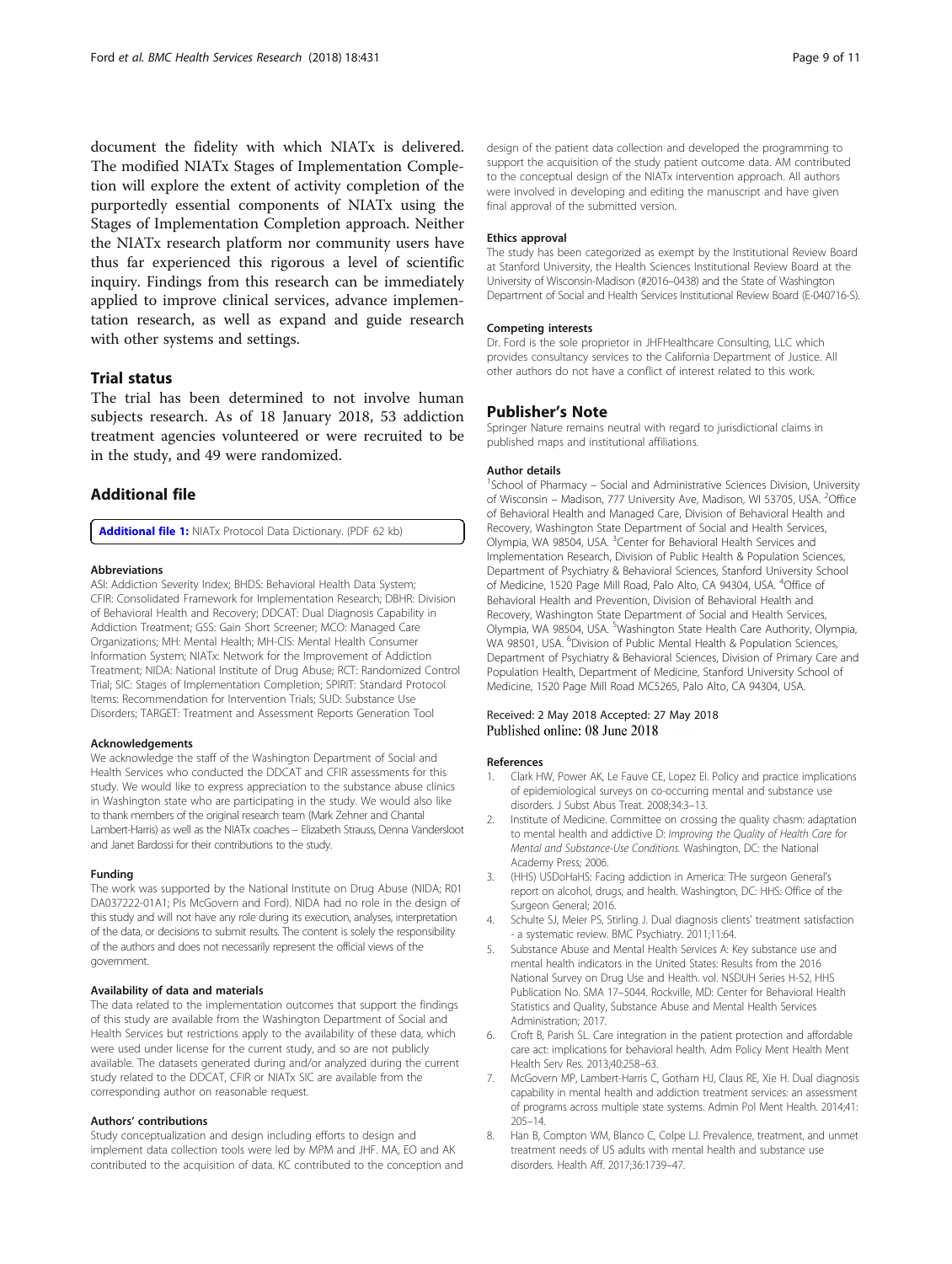- <span id="page-9-0"></span>9. U.S. Department of Health and Human Services (HHS) OotSG: Facing Addiction in America: Surgeon General's Report on Alcohol, Drugs, and Health. In. Washington (DC): HHS; November 2016.
- 10. Knickman J, Krishnan KRR, Pincus H, Blanco C, Blazer D, Coye M, Krystal J, Rauch S, Simon G, Vitiello B: Improving Access to Effective Care for People Who Have Mental Health and Substance Use Disorders. Discussion Paper, Vital Directions for Health and Health Care Series. National Academy of Medicine, Washington, DC. [https://nam.edu/improving-access-to-effective](https://nam.edu/improving-access-to-effective-care-for-people-who-have-mental-health-and-substance-use-disorders-a-vital-direction-for-health-and-health-care/)[care-for-people-who-have-mental-health-and-substance-use-disorders-a](https://nam.edu/improving-access-to-effective-care-for-people-who-have-mental-health-and-substance-use-disorders-a-vital-direction-for-health-and-health-care/)[vital-direction-for-health-and-health-care/](https://nam.edu/improving-access-to-effective-care-for-people-who-have-mental-health-and-substance-use-disorders-a-vital-direction-for-health-and-health-care/); 2016.
- 11. Lewis VA, Colla CH, Tierney K, Van Citters AD, Fisher ES, Meara E. Few ACOs pursue innovative models that integrate care for mental illness and substance abuse with primary care. Health Aff. 2014;33:1808–16.
- 12. Knickman J, Krishnan R, Pincus H. Improving access to effective care for people with mental health and substance use disorders. Jama. 2016;316: 1647–8.
- 13. Whiteford HA, Ferrari AJ, Degenhardt L, Feigin V, Vos T. The global burden of mental, neurological and substance use disorders: an analysis from the global burden of disease study 2010. PLoS One. 2015;10:e0116820.
- 14. Abajobir AA, Abate KH, Abbafati C, Abbas KM, Abd-Allah F, Abera SF, Abraha HN, Abu-Raddad LJ, Abu-Rmeileh NME, Adedeji IA, et al: Global, regional, and national under-5 mortality, adult mortality, age-specific mortality, and life expectancy, 1970–2016: a systematic analysis for the Global Burden of Disease Study 2016. Lancet, 390:1084–1150.
- 15. Wang H, Naghavi M, Allen C, Barber RM, Bhutta ZA, Carter A, Casey DC, Charlson FJ, Chen AZ, Coates MM, et al. Global, regional, and national life expectancy, all-cause mortality, and cause-specific mortality for 249 causes of death, 1980–2015: a systematic analysis for the Global Burden of Disease Study 2015. Lancet. 388:1459–544.
- 16. Lai HMX, Cleary M, Sitharthan T, Hunt GE. Prevalence of comorbid substance use, anxiety and mood disorders in epidemiological surveys, 1990–2014: a systematic review and meta-analysis. Drug Alcohol Depend. 2015;154:1–13.
- 17. McGovern MP, Xie H, Segal SR, Siembab L, Drake RE. Addiction treatment services and co-occurring disorders: prevalence estimates, treatment practices, and barriers. J Subst Abus Treat. 2006;31:267–75.
- 18. Hasin DS, Grant BF. The National Epidemiologic Survey on alcohol and related conditions (NESARC) waves 1 and 2: review and summary of findings. Soc Psychiatry Psychiatr Epidemiol. 2015;50:1609–40.
- 19. Grant BF, Stinson FS, Dawson DA, Chou SP, Dufour MC, Compton W, Pickering RP, Kaplan K. Prevalence and co-occurrence of substance use disorders and independent mood and anxiety disorders: results from the National Epidemiologic Survey on alcohol and related conditions. Arch Gen Psychiatry. 2004;61:807–16.
- 20. Watkins KE, Hunter SB, Wenzel SL, Tu W, Paddock SM, Griffin A, Ebener P. Prevalence and characteristics of clients with co-occurring disorders in outpatient substance abuse treatment. Am J Drug Alcohol Abuse. 2004;30: 749–64.
- 21. Priester MA, Browne T, Iachini A, Clone S, DeHart D, Seay KD. Treatment access barriers and disparities among individuals with co-occurring mental health and substance use disorders: an integrative literature review. J Subst Abus Treat. 2016;61:47–59.
- 22. Walker ER, Druss BG. Cumulative burden of comorbid mental disorders, substance use disorders, chronic medical conditions, and poverty on health among adults in the U.S.A. Psychology, Health & Medicine. 2017;22:727–35.
- 23. Clark RE, Samnaliev M, McGovern MP. Impact of substance disorders on medical expenditures for medicaid beneficiaries with behavioral health disorders. Psychiatr Serv. 2009;60:35–42.
- 24. Mangrum LF, Spence RT, Lopez M. Integrated versus parallel treatment of co-occurring psychiatric and substance use disorders. J Subst Abus Treat. 2006;30:79–84.
- 25. Xie H, McHugo GJ, Helmstetter BS, Drake RE. Three-year recovery outcomes for long-term patients with co-occurring schizophrenic and substance use disorders. Schizophr Res. 2005;75:337–48.
- 26. Mark TL, Levit KR, Yee T, Chow CM. Spending on mental and substance use disorders projected to grow more slowly than all health spending through 2020. Health Aff (Millwood). 2014;33:1407–15.
- 27. Sacks S, Chaple M, Sirikantraporn J, Sacks JY, Knickman J, Martinez J. Improving the capability to provide integrated mental health and substance abuse services in a state system of outpatient care. J Subst Abus Treat. 2013; 44:488–93.
- 28. Center for Subst Abus T: Subst Abus treatment for persons with co-occuring disorders. vol. DHHS Publication no. (SMA) 05–3992. Rockville, MD: Subst Abus and Mental Health Service Administration; 2005.
- 29. Perron BE, Bunger A, Bender K, Vaughn MG, Howard MO. Treatment guidelines for substance use disorders and serious mental illnesses: do they address co-occurring disorders? Substance use & misuse. 2010;45: 1262–78.
- 30. McGovern MP, McLellan AT. The status of addiction treatment research with co-occurring substance use and psychiatric disorders. J Subst Abus Treat. 2008;34:1–2.
- 31. Flynn PM, Brown BS. Co-occurring disorders in substance abuse treatment: issues and prospects. J Subst Abus Treat. 2008;34:36–47.
- 32. Nilsen P. Making sense of implementation theories, models and frameworks. Implement Sci. 2015;10:53.
- 33. Rogers EM. Diffusion of innovations. New York: Free Press; 2003.
- 34. Damschroder LJ, Aron DC, Keith RE, Kirsh SR, Alexander JA, Lowery JC. Fostering implementation of health services research findings into practice: a consolidated framework for advancing implementation science. Implement Sci. 2009;4:50.
- 35. Greenhalgh T, Robert G, Macfarlane F, Bate P, Kyriakidou O. Diffusion of innovations in service organizations: systematic review and recommendations. The Milbank Quarterly. 2004;82:581–629.
- 36. Simpson DD. A conceptual framework for transferring research to practice. J Subst Abus Treat. 2002;22:171–82.
- Simpson DD, Flynn PM. Moving innovations into treatment: a stage-based approach to program change. J Subst Abus Treat. 2007;33:111–20.
- 38. Weiner BJ. A theory of organizational readiness for change. Implement Sci. 2009;4:67.
- 39. Damschroder LJ, Aron DC, Keith RE, Kirsh SR, Alexander JA, Lowery JC. Implementation Science. Implement Sci. 2009;4:50.
- 40. Damschroder LJ, Hagedorn HJ. A guiding framework and approach for implementation research in substance use disorders treatment. Psychol Addict Behav. 2011;25:194–205.
- 41. Damschroder LJ, Lowery JC. Evaluation of a large-scale weight management program using the consolidated framework for implementation research (CFIR). Implement Sci. 2013;8:51.
- 42. Proctor E, Silmere H, Raghavan R, Hovmand P, Aarons G, Bunger A, Griffey R, Hensley M. Outcomes for implementation research: conceptual distinctions, measurement challenges, and research agenda. Adm Policy Ment Health Ment Health Serv Res. 2011:1–12.
- 43. McKibbon KA, Lokker C, Wilczynski NL, Ciliska D, Dobbins M, Davis DA, Haynes RB, Straus SE. A cross-sectional study of the number and frequency of terms used to refer to knowledge translation in a body of health literature in 2006: a tower of babel? Implement Sci. 2010;5:16.
- 44. Michie S, Fixsen D, Grimshaw JM, Eccles MP. Specifying and reporting complex behaviour change interventions: the need for a scientific method. Implement Sci. 2009;4:40.
- 45. Powell BJ, McMillen JC, Proctor EK, Carpenter CR, Griffey RT, Bunger AC, Glass JE, York JL. A compilation of strategies for implementing clinical innovations in health and mental health. Med Care Res Rev. 2012;69:123–57.
- 46. Powell BJ, Proctor EK, Glass JE. A systematic review of strategies for implementing empirically supported mental health interventions. Res Soc Work Pract. 2014;24:192–212.
- 47. Proctor EK, Powell BJ, McMillen JC. Implementation strategies: recommendations for specifying and reporting. Implement Sci. 2013;8:139.
- 48. Chamberlain P, Brown CH, Saldana L. Observational measure of implementation progress in community based settings: the stages of implementation completion (SIC). Implement Sci. 2011;6:116.
- 49. Saldana L, Chamberlain P, Wang W, Brown CH. Predicting program start-up using the stages of implementation measure. Adm Policy Ment Health Ment Health Serv Res. 2012;39:419–25.
- 50. Chamberlain P, Roberts R, Jones H, Marsenich L, Sosna T, Price JM. Three collaborative models for scaling up evidence-based practices. Adm Policy Ment Health Ment Health Serv Res. 2012;39:278–90.
- 51. Capoccia VA, Cotter F, Gustafson DH, Cassidy EF, Ford JH 2nd, Madden L, Owens BH, Farnum SO, McCarty D, Molfenter T. Making "stone soup": improvements in clinic access and retention in addiction treatment. Jt Comm J Qual Patient Saf. 2007;33:95–103.
- 52. Hoffman KA, Green CA, Ford JH 2nd, Wisdom JP, Gustafson DH, McCarty D. Improving quality of care in substance abuse treatment using five key process improvement principles. J Behav Health Serv Res. 2012;39:234–44.